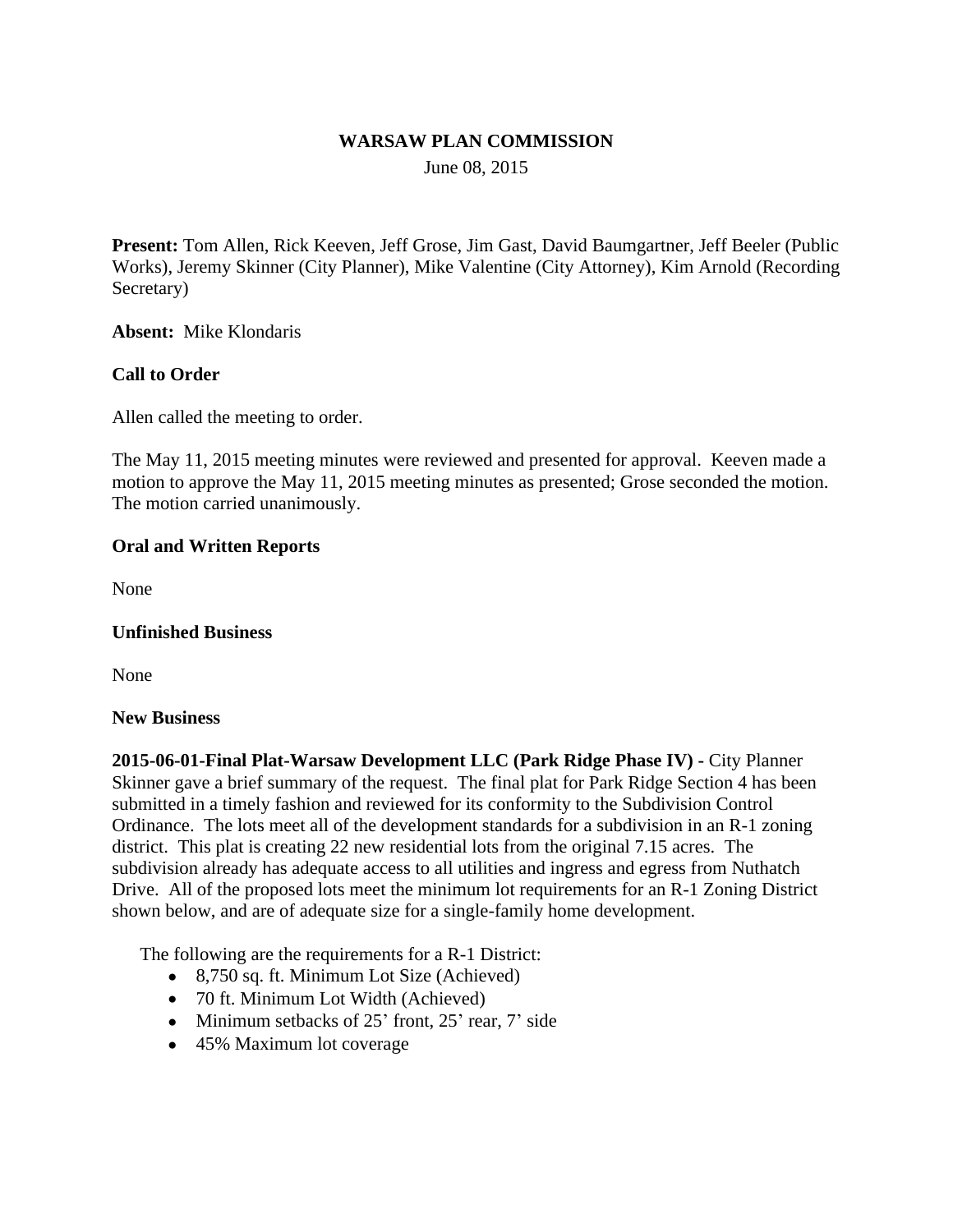The proposed plat meets all of the subdivision requirements, and conforms to the preliminary plat provided in 2012. City Planner Skinner recommended final plat approval for Park Ridge Section 4.

Allen opened the meeting to the public to any person wishing to speak in favor or against the petition. David Brown, the Engineer representing Warsaw Development LLC., explained the request. Kathy Hartman, of Granite Ridge was also present. Street Superintendent Beeler raised questions about the development of the road at the South end of Section 4. Discussion followed.

Motion was made by Grose to approve 2015-06-01-Final Plat-Warsaw Development LLC (Park Ridge Phase IV). Gast seconded the motion. Allen also voted in favor of the motion. Keeven, Baumgartner and Beeler voted against the motion. The motion was tabled.

**2015-06-02 Preliminary and Final Plat – Indiana American Water Co. – 2700 E. Durbin St.**

**– Chris Harrison-** The preliminary and final plat for East Tower has been submitted in a timely fashion and reviewed for its conformity to the Subdivision Control Ordinance. The lots meet all of the development standards for a subdivision in a I-2 zoning district. This plat is creating 2 new industrial lots from the original 4.92 acres. The proposed Subdivision will have adequate ingress/egress from the unimproved Adams Street west of the proposed lots. Indiana-American Water is looking to dispose of excess property surrounding their current water tower shown on Lot 1. The remaining property described as Lot 2 will be of adequate size for industrial development, but is currently slated to be purchased by the property owner north of the proposed subdivision.

I-2 Industrial Lot Requirements:

- Minimum Lot Size 5,000 Sq. Ft
- Minimum Front Setback 15, Side Setback 10, Rear Setback 25 Proposed Lots have adequate Lot Size to meet those requirements
- Maximum Lot Coverage 75% -- Proposed Lots should be adequate to meet lot coverage requirements

The proposed plat meets all of the subdivision requirements. Lot 1 currently houses an existing water tower, and the proposed Lot 2 is of adequate size for industrial development. Any future development on Lot 2 would be subject to development plan review and approval. City Planner Skinner recommended preliminary and final plat approval for East Tower.

Allen opened the meeting to any person wishing to speak in favor or against the petition. Chris Harrison of Indiana American Water and Tom Hardy, Architect with John Kimpel and Associates were both present to explain the request and answer questions of the Board.

No other person was present to speak in favor or against the petition. Allen closed the meeting to the public.

Motion was made by Keeven to approve 2015-06-02 Preliminary Plat – Indiana American Water Co. – 2700 E. Durbin St. The motion was seconded by Grose. Motion was made by Keeven to